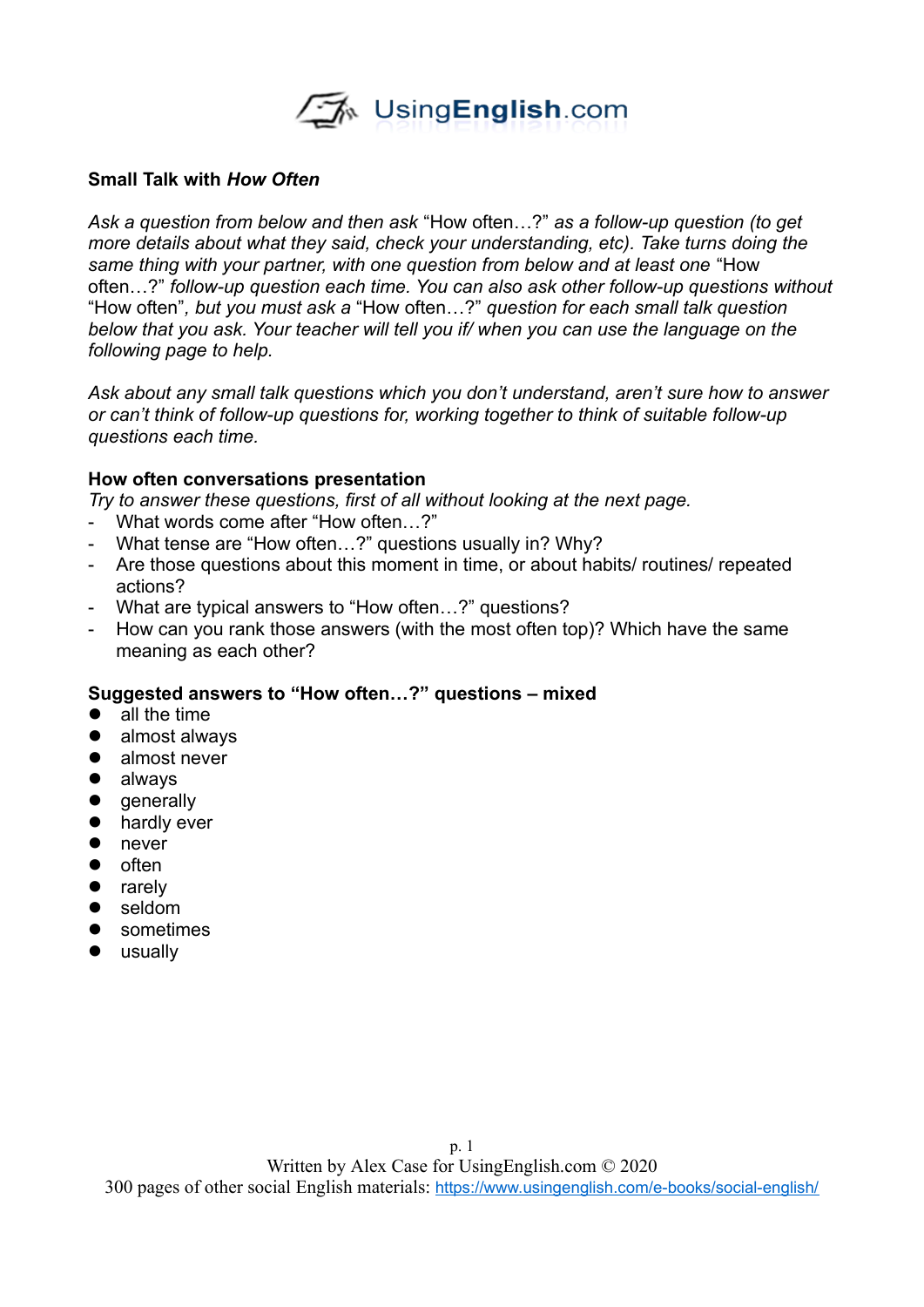

#### **Suggested small talk questions Meeting again**

- How was your weekend? / What did you do at the weekend?/ Did you do anything special at the weekend?
- How was your evening?
- How was your lunch?
- How has your day been?
- How has your week been?
- How's work?
- What are you working on at the moment?
- Have you been busy?
- Have you had many meetings/ had any business trips/ received many emails/... (today/ this week/ in the last seven days/ since the last class/ this month/ recently)?
- Have you done your homework?
- Have you used English (today/ this week/ in the last seven days/ since the last class/ this month/ recently)?
- How's it going?/ How are you doing?/ How are things?
- How's *(name)*?/ Have you heard from *(name)* (recently)?
- How's your family?
- Do you have any plans for the weekend?/ What are you going to do at the weekend?

# **Meeting for the first time**

- What do you do?
- What exactly do you do?/ What are your duties?/ What does your job involve?
- Which department/ section/ team do you work in?
- Where are you based?
- Where are you from?/ Where do you come from?
- What are your hobbies?/ What do you do in your free time?
- Do you like…?/ How do you feel about...?

## **Meeting for the first time or again**

● How was your journey?/ Did you have any problems getting here?